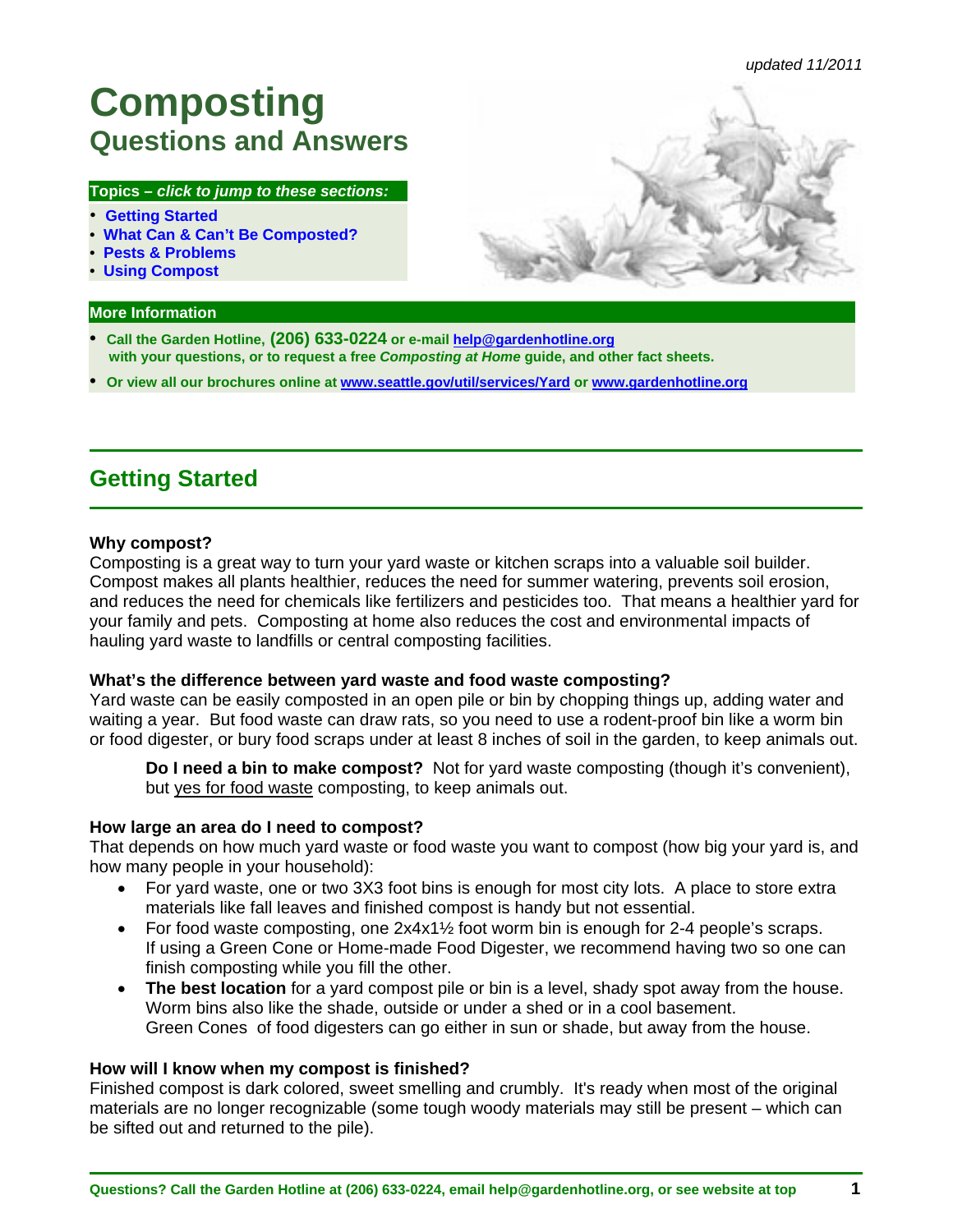#### **How long does it take to get finished compost?**

Most yard trimmings will decompose in 6 to 12 months if the pile is kept moist through the summer. You can speed up the process by:

- Chopping up sticks and stalks,
- Mixing "green" materials like grass with "browns" like fall leaves and stalks,
- Making a bigger pile, about 1 yard square,
- Turning the pile every month or two, and
- Keeping the pile as moist as a wrung-out sponge. (Dry piles will stop composting).

 **Does compost need to be turned?** No, but it speeds up the process.

#### **Do I need to water my yard waste compost pile?**

Yes! Add water when you add materials or turn the pile, to keep it as moist as a wrung-out sponge. (If you squeeze it, a few drops of water should run out.) The most common cause of slow composting is that piles are too dry. Put your pile in a shady location, and cover with a lid or a scrap of carpet in the summer to hold moisture.

#### **How do I know if I have the proper carbon to nitrogen ratio (C:N) for fast composting?**

Mixing roughly equal volumes of fresh "greens" (grass clippings, fresh weeds and flowers, etc. – higher in nitrogen) and dried "browns" (straw, corn stalks, fall leaves, etc. – higher in carbon) provides a good C:N balance. Experiment to find a recipe that works for you, or check a composting book for tables showing the C:N ratios of different materials. 30:1 is an ideal mix for fast composting.

#### **Should I add compost "starters", soil, or fertilizer, to speed up the composting process?**

- "Starters" are just dry bacteria and fertilizers they're not needed and expensive.
- Soil is handy to cover it adds some good bacteria and holds moisture, but it's not essential.
- Fertilizer (or some nitrogen source) is only needed if you have all "brown" materials like leaves and stalks, and you want to speed up the composting process by adding more nitrogen.

#### **How can unfinished compost be reheated?**

Relatively fresh materials will heat up if turned, bruised or shredded, and given adequate moisture. Reheat older "brown" materials by mixing in an organic high nitrogen fertilizer, green grass clippings or fresh manure, plus water.

#### **Should limestone be added to compost?**

No, it slows the process. Add lime directly to your soil, if a soil test indicates acid soil or low calcium.

#### **Do I need to use a shredder to make good compost?**

Only if you want to compost sticks over ½" diameter, waxy evergreen leaves, or large volumes of shrub prunings.

#### **What tools can I use to shred or chip woody materials?**

- $\bullet$  Hand pruner or machete: Green or woody vegetable stalks, and prunings up to  $\frac{3}{4}$  diameter.
- Lawn mower: Leaves, stalks and twigs up to  $\frac{1}{4}$ " diameter.
- Electric chipper: Leaves, stalks and twigs up to 1" diameter.
- 3-8 H.P. Gas Shredder: Small amounts of twigs and branches up to 2" diameter.
- Commercial shredder (8 + H.P.): Branches over 2" diameter.

Call the Natural Lawn & Garden Hotline for more information on shredders and chippers.

#### **Do compost "tumblers" work?**

Compost tumblers or "barrel turning units" can work efficiently if materials are chopped, moistened and contain adequate nitrogen, but they're more work and materials often dry out too quickly. They're best for mixed food and yard waste composting.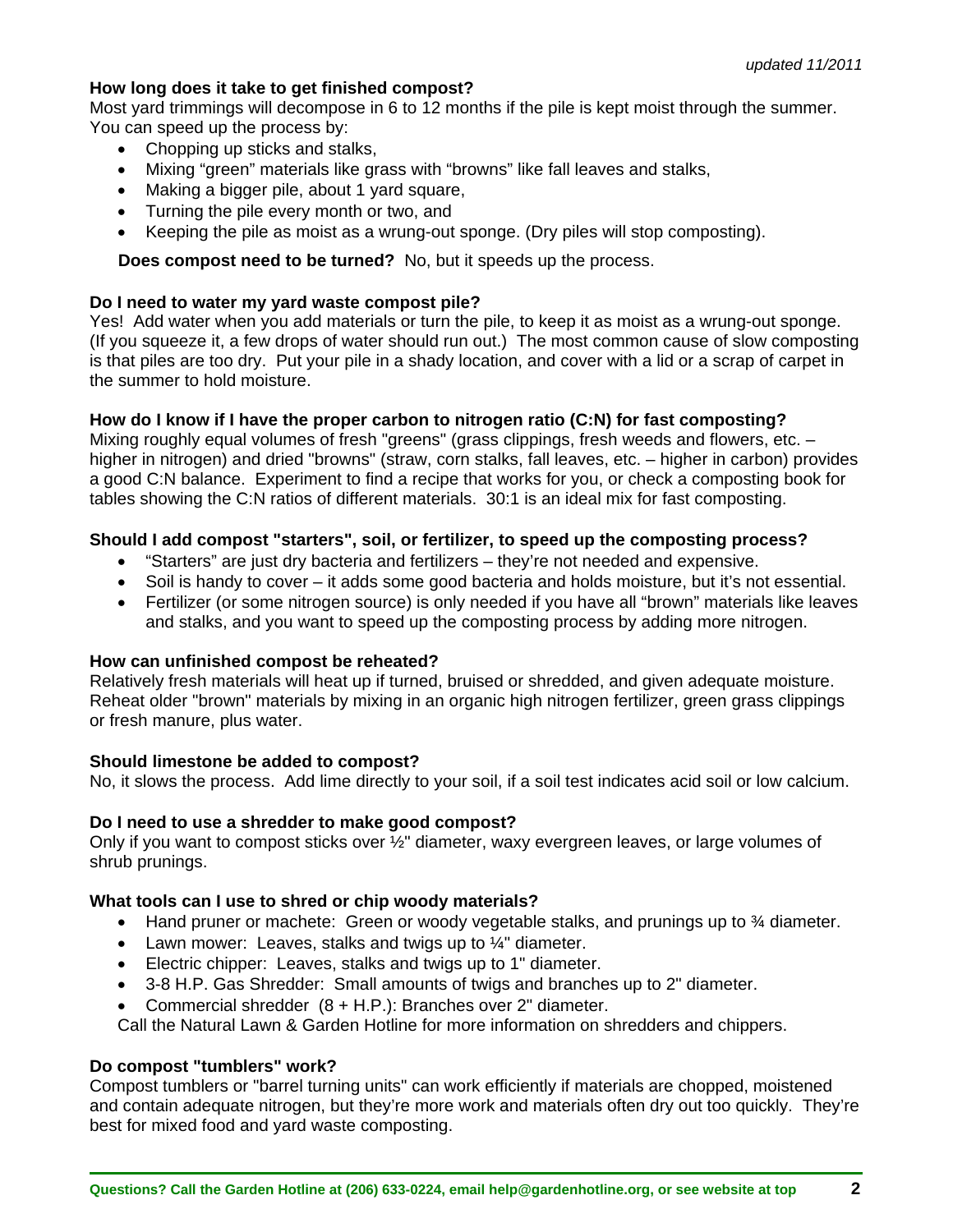#### <span id="page-2-0"></span>**What's the difference between a food digester (like a Green Cone or Home-made Food Digester) and a worm bin? Aren't there supposed to be worms in both?**

Yes, but with a food digester the worms just move in from the surrounding soil.

Food digesters are easy to use (just dump kitchen scraps in and wait a year). Worm bins require a little more work – you fill the bin with moistened "bedding" (leaves or shredded paper), add red worms, and then bury the scraps in the bedding.

#### **Where can I get plans to build a worm bin, and do I need to buy worms or can I just dig them up in my backyard?**

If you live in Seattle or King County, you can get worm bin plans by calling the Garden Hotline (206- 633-0224, e-mail help@gardenhotline.org ). Or you can download *Worm Bin Plans and Use* at our [website at top](#page-0-0)  $\hat{\mathcal{D}}$ , or find plans in Mary Appelhof's book *Worms Eat My Garbage.* 

You will need red worms for your bin, not night crawlers or earthworms found in the back yard. To find out where to purchase red worms, contact the Hotline, see the *Compost Resource List* on our website, or get some worms to start from a friend with a worm bin.

### **I'd like to begin a composting program at my child's school. How do I get started?**

If your child goes to school in Seattle, contact the Master Composter Volunteer Coordinator at 206- 633-0097 to arrange to get some help from the Master Composter volunteers. Outside Seattle call your local solid waste utility or county extension agent for information about compost programs. Your local library will also have books on composting.

# **What Can and Can't Be Composted? [back to top](#page-0-0) back to top**

# *Food Waste Composting Questions*

#### **Can I compost if I just have kitchen scraps?**

Vegetable kitchen scraps (without meat, fish, dairy products or oily foods) can be buried at least 8" deep in the garden, or composted in worm bins, Green Cones, or home-made foodwaste digesters (made from a metal garbage can). Call the Garden Hotline or see the website at top for plans.

#### **Why can't dairy products, meat or fish be composted?**

Animal products attract flies, rodents and other pests which create nuisances and carry diseases. They also make bad smells.

# **Can coffee filters and tea bags be composted in a worm bin or Green Cone?**

Yes. Any uncoated paper product may be composted. Worms love coffee grounds and filters, as well as tea bags.

# *Yard Waste Composting Questions*

#### **Can I compost all my yard trimmings?**

Compost everything except diseased plants, invasive weeds (like morning glory, "bind weed", and quack grass), weeds with seed heads, and waxy evergreen prunings like laurel or cedar (they're very slow to break down unless shredded).

#### **Can weeds be composted? How do you stop them from spreading in compost?**

- The leaves and roots of most weeds can be composted, except:
- Don't compost weed seed heads, since many seeds will survive temperatures up to 140° F.
- Don't compost roots or runners of weeds that can resprout, such as morning glory ("bind weed"), quack grass, buttercup, and ivy. Either dry them on the driveway or rot inside a black plastic bag until they're dead (then compost them) or put them in the yard waste collection.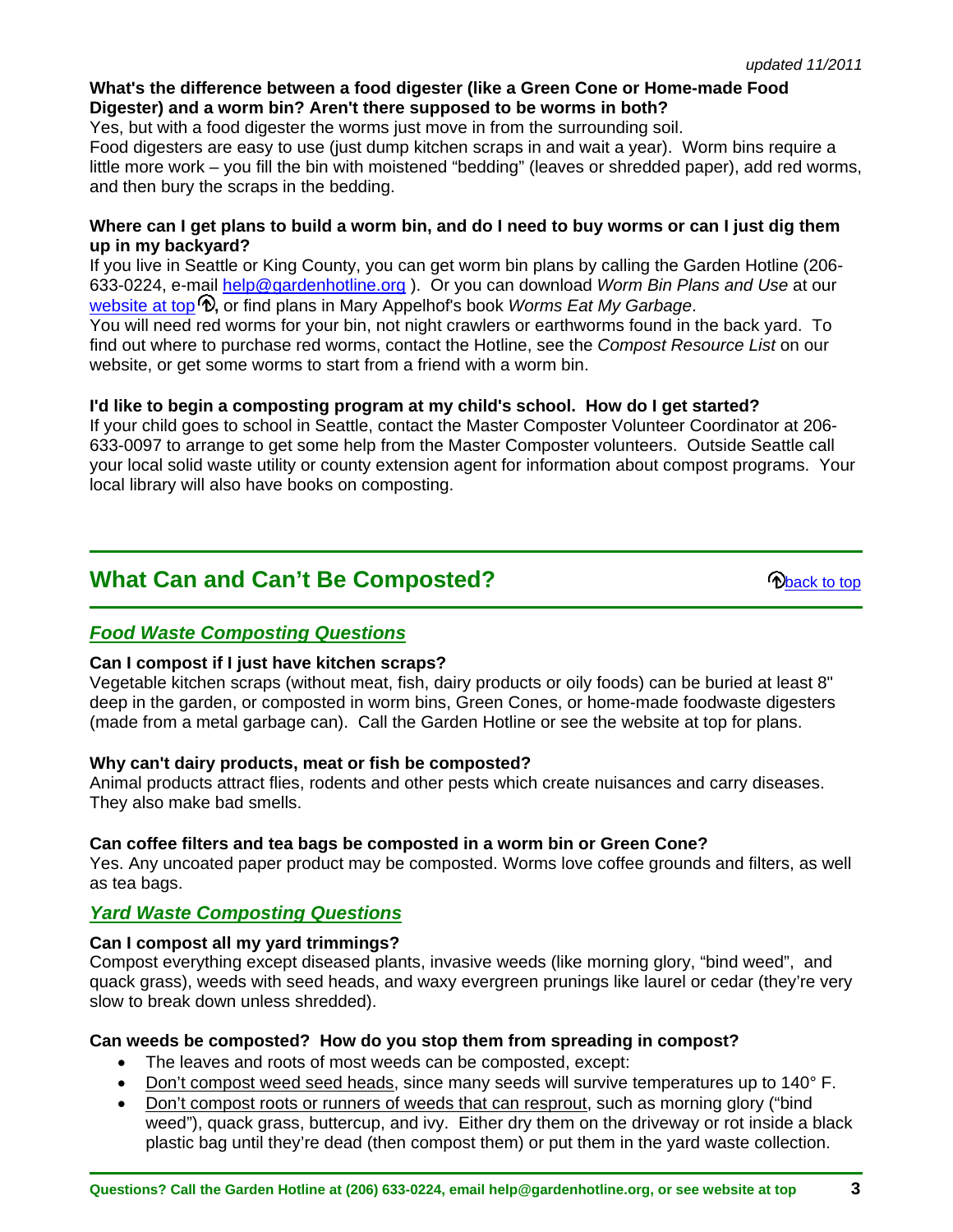#### **Can yard trimmings treated with pesticides and herbicides like "Weed & Feed" be put in the compost? What happens to them in the compost pile?**

Most of these chemicals break down fairly well when fully composted (one year). But to be safe, don't use the finished compost on food crops. The best plan is to avoid using these toxic products in the first place.

To learn more, call the Garden Hotline (below), or the Washington Toxics Coalition (206) 632-1545, or the Washington Department of Ecology Hazardous Wastes Hotline (800) 633-7585.

Commercial composting facilities use a hotter, more controlled composting process that is very effective at breaking down most pesticides, so purchased compost is safe for gardens.

#### **Can vacuum dust be composted?**

No. While the natural fibers would break down, synthetic carpet fibers won't. More important is that carpets collect pollution that's tracked into the house – it's best disposed of in the trash.

#### **Can glossy magazine and colored newspaper pages be composted?**

Some glossy papers contain toxic pigments, so these materials should not be composted. Recycle your glossy magazines. Colored newsprint is safe to compost or use in worm bins in small amounts.

#### **Can fireplace and barbecue ash be used in the compost?**

Wood ash is an excellent source of potassium, a major nutrient required for healthy plant growth. However it is very alkaline, and should only be used in small amounts (a handful in a bucketful of compost.). Never burn or use ash from treated or painted wood. Commercial charcoal briquettes often have additives, so it's best not to use that ash on food gardens – scatter it under shrubs instead.

#### **Can pet wastes be added to home compost?**

No, because you handle compost with bare hands and may use it on your food garden. Instead bag it and put in the trash. Don't leave pet waste on top of the ground – it just washes off into our streams.

#### **Can evergreen leaves from laurel, holly and rhododendron be composted? Rose prunings? Pine needles?**

These waxy-coated materials are slow to compost unless shredded. It's better to put them in the "Clean Green" yard waste pickup, for commercial composting.

#### **Can limbs from trees with tent caterpillars be composted?**

Do not compost limbs or other parts of trees with tent caterpillars on them. The eggs will hatch the following spring unless they are burned or destroyed in a very hot compost pile. Call the Garden Hotline for more information.

#### **Can diseased plants be composted safely?**

No. Unlike commercial composting facilities, home compost piles rarely get hot enough to kill plant diseases. Mildewed plants are O.K., since mildew spores are everywhere anyway.

#### **Can wood chips, sawdust, bark, or shavings be composted?**

Because they're so slow to compost, it's better to just spread them as "mulch" under trees and shrubs, where they control weeds and hold moisture.

#### **Can sod be composted without continually resprouting?**

Yes. Sod should be stacked upside down in piles covered with black plastic to exclude light and stop all growth. Wet each layer as you stack it. Peel the black plastic back every few months and re-wet the pile, then recover. In one year you'll have rich soil-like compost.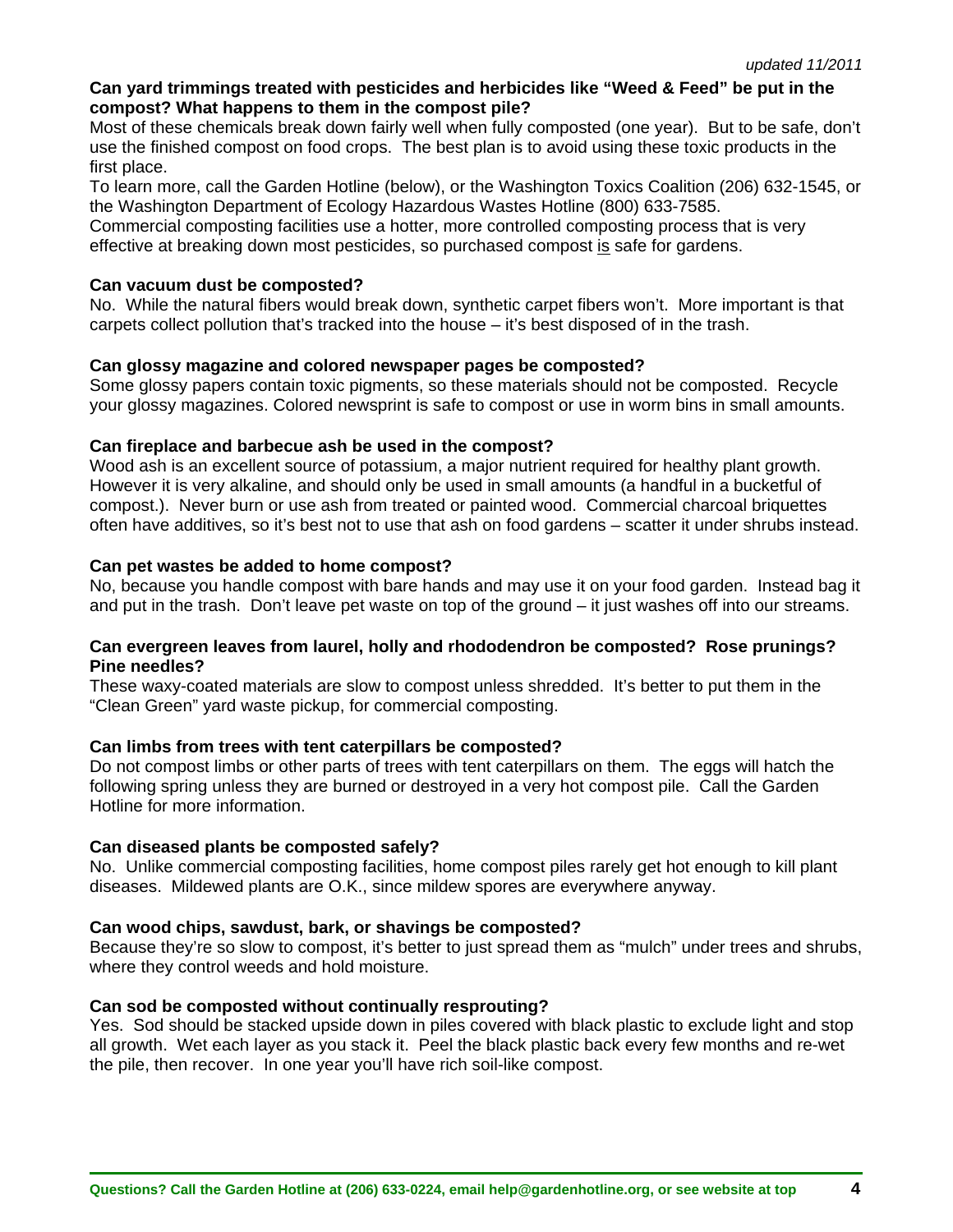# <span id="page-4-0"></span>**Pests and Problems back to the Contract of the Contract of the Contract of the Contract of the Contract of the Contract of the Contract of the Contract of the Contract of the Contract of the Contract of the Contract of**

#### **What can be done about a smelly compost pile?**

Smelly piles are caused by too much water, no air, or the addition of meat or other animal products. Fix these problems by:

- Mixing fresh grass clippings with stalks or brown leaves to help air get in.
- Keeping the pile as moist as a wrung-out sponge, but not soggy.
- Turning wet or soggy piles to let air in.
- Keeping food waste out of yard waste piles, and animal products out of worm bins or food digesters.

#### **Are rats attracted to compost? How can I get rid of them?**

Two things attract rats:

- 1) Food scraps especially meat and dairy products. Never put food in your yard waste compost pile or bin – rats will chew right in. Instead use the more rodent-resistant worm bin, Green Cone or home-made food waste digester designs (call the Hotline, or see website at top.)
- 2) Sometimes a dry compost pile can attract rats as a nest site, especially if close to a fence or building. Keep you pile moist enough to compost, and it won't attract them.

#### **Something has been tunneling into my food digester/worm bin. What should I do?**

The food in Green Cones and worm bins can attract rodents. To make them less attractive:

- Keep animal products out only compost vegetables, fruits, and grains.
- Move the bin away from fences, walls, or shrubs that provide cover and access for rats.
- Wrap the Green Cone basket, or worm bin bottom, in wire mesh. Call the Hotline for more directions, or see the *Green Cone User Guide* or *Worm Bin Plans* at our [website at top .](#page-0-0)
- Refill around the Green Cone with gravel, then place bricks or stones on the surface.

#### **How can I stop flies and other insects from becoming pests around the compost pile?**

Don't put food scraps in the pile. Bury excess garden produce or fallen fruit.

#### **I have small black flies in my food digester. How can I get rid of them?**

Keep some sawdust, dry leaves, or wood shavings nearby, and add a thin layer each time you add food to the digester. There will still be some flies, but fewer.

#### **Are bugs in my worm bin OK? How can I get rid of fruit flies?**

Many bugs (sow bugs, spiders, centipedes and slugs) may be at work in the worm bin, helping decompose organic materials. Most of them are not a problem. Fruit flies can be avoided by completely burying food scraps beneath the bedding. Adding some finer-textured bedding like sawdust or peat moss also helps.

#### **Do compost piles attract slugs?**

Compost piles can provide daytime hiding places for slugs who may graze in gardens at night, and their eggs may be spread with finished compost. To avoid this, remove the slugs and slug eggs (eggs look like very small clusters of clear or white pearls). Place compost piles in areas away from vegetable gardens or create barriers (traps, copper flashing, etc.) around the pile to contain slugs.

#### **There are a lot of bees in my yard waste compost pile. How do I get rid of them?**

Like rats, bees like excessively dry compost piles as nest sites. Keep your pile moist enough to compost (as moist as a wrung-out sponge) and they won't stick around. Call the Garden Hotline (206-633-0224) or email help@gardenhotline.org for suggestions on how to move bee nests.